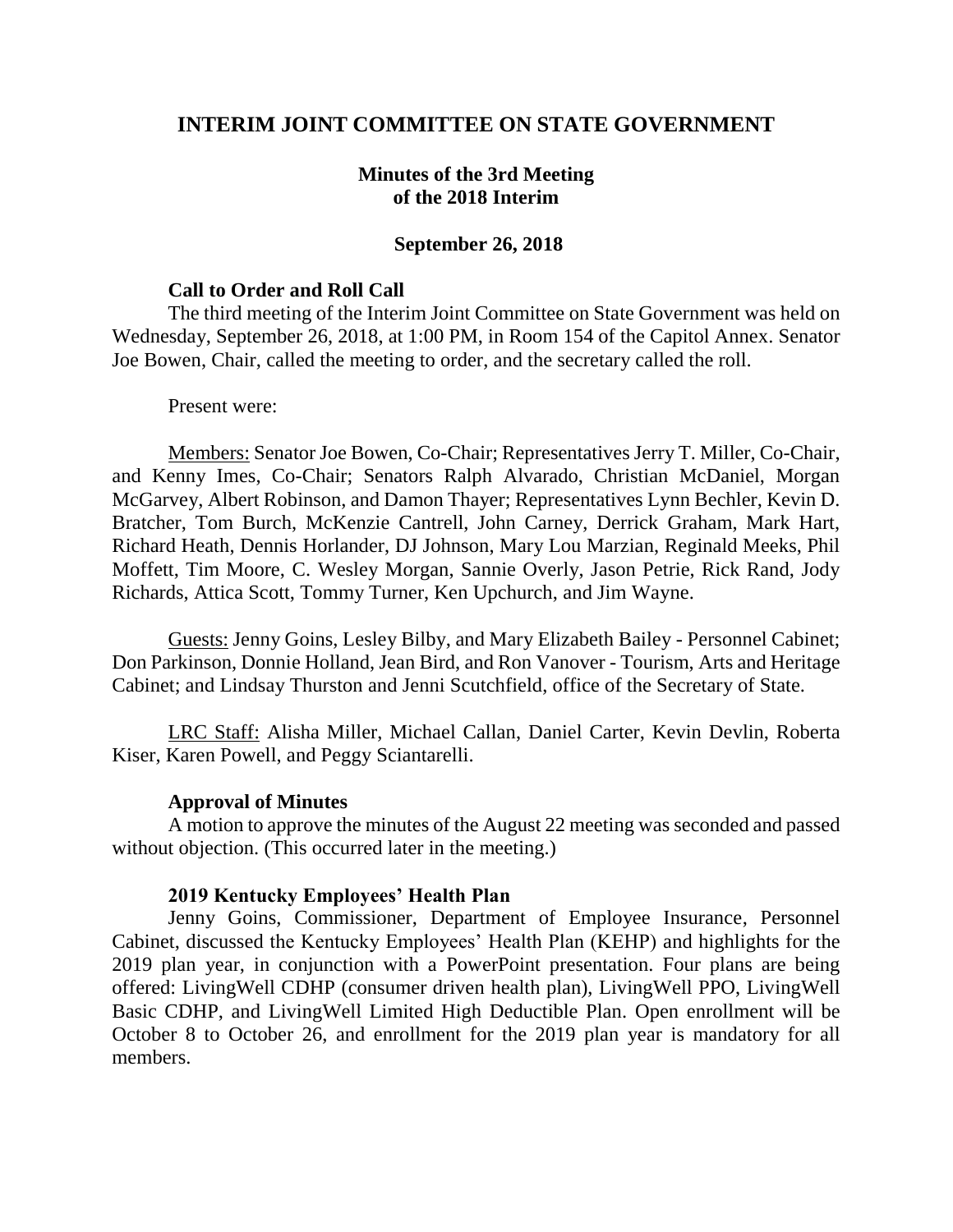KEHP is the largest self-insured plan in the state and covers six percent of the entire state population. School boards comprise 52 percent of the membership, early retirees 24 percent, state agencies 19 percent, and quasi groups five percent. In 2019, there will be no premium increases for most members. There will be a small increase for approximately 17,000 members; couple and family coverage levels in the LivingWell CDHP plan will have per-month increases of \$8 and \$10, respectively, in order to align the claims cost of those plans.

COPD (chronic obstructive pulmonary disease) and asthma are being added to the value benefit program in 2019. Approximately 20,000 plan members utilize COPD and asthma medications. It will cost about \$792,000 to implement the benefit. Although pharmacy costs are expected to increase initially, KEHP believes it is the right thing to do for its members. KEHP is breaking even on costs for the diabetes value benefit that was introduced in 2016.

In 2019, all planholders must fulfill the LivingWell Promise by completing either the Go365 Health Assessment or a biometric screening. They must fulfill the Promise by July 1, 2019, in order to receive a \$40 monthly premium discount in 2020. In 2018, 93 percent of planholders complied.

In 2019, KEHP will offer "Rethink," a new free benefit to support those who care for children with learning or behavioral challenges. It will include 24/7 phone or video chat with a behavior expert and will be available for all developmental disabilities, including autism. The benefit applies to all employee dependents, regardless of age and/or medical plan eligibility. Members must provide a 4-digit code when calling or going online; the code is "KEHP."

In 2019, there will be no changes to deductibles, co-insurance, or co-payments. The LivingWell CDHP and LivingWell PPO plans will not change; 86 percent of members are in those two plans. The LivingWell Basic CDHP is the same as the 2018 Standard CDHP; the name was changed to reflect the LivingWell Promise requirement. The new default plan, LivingWell Limited High Deductible, is a "catastrophic" plan that has the lowest premium but higher deductibles and out-of-pocket maximums. It replaces the 2018 Standard PPO, which has about 15,000 members. When those members migrate to the LivingWell CDHP, LivingWell PPO and LivingWell Basic CDHP plans, KEHP expects to save from \$9-13 million.

About 85 percent of plan participants use generic drugs. The value formulary of the LivingWell Basic CDHP and the LivingWell Limited High Deductible plans will focus more on generics and less on brand-named drugs and should save KEHP about \$597,000. Many companies are beginning to implement value formularies. The more popular LivingWell CDHP and LivingWell PPO plans will have the advanced control formulary in 2019, which is the same as the 2018 formulary.

Committee meeting materials may be accessed online at http://www.lrc.ky.gov/CommitteeMeetingDocuments/33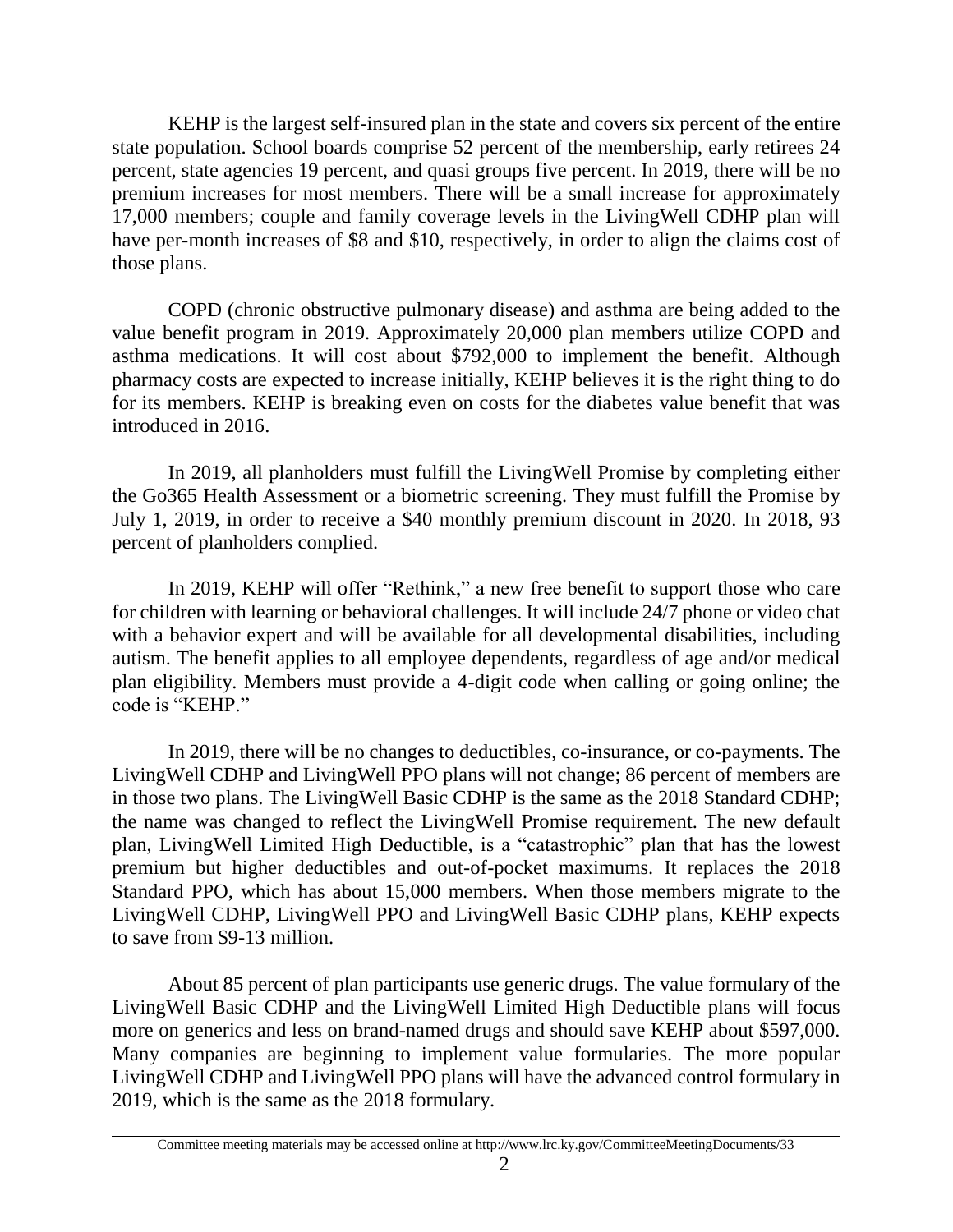In 2019, employer-sponsored optional dental and vision coverage will be available to active public employees at no cost to the employer. Premiums will be payroll-deducted. Through the state's RFP process Anthem was selected as the carrier for those benefits.

Ms. Goins said that KEHP always considers cost and claims data before changing the health plan. Premiums for 2019 will not increase because the budget for 2019 and 2020 allowed rollover of surplus funds from prior years. Based on the current outlook, it is expected that premiums will not increase in 2020.

The requirement for all planholders to complete the LivingWell promise in 2019 has the goal of getting people "kick started" on their wellness. Data indicates that when people become more engaged with their health and the Go365 initiative, health risk scores go down, which saves the plan money.

State wellness director Twany Beckham is working on changing the culture. He has grown the statewide wellness coalition by 49 percent; the coalition is composed of people in local agencies who help spread the word about wellness. More than 16,000 people have participated in two step challenges. A KEHP video about breast cancer survivors will be relaunched in February during breast cancer awareness month. There is also a video about the Champions Step Challenge Winners on the LivingWell website. KEHP LivingWell initiatives have increased face-to-face interactions and promoted activity through social media channels.

The number of medical visits via the LiveHealth Online free benefit is growing and has brought KEHP \$3.9 million in cost-of-care savings. Each visit costs the plan only \$49, substantially less than for an emergency room visit. Behavioral health visits to a psychologist or therapist were added to this free benefit in 2017. In 2019, visits to a psychiatrist will be included.

The Vitals SmartShopper benefit began in 2013. Kentucky's plan is serving as a role model for other states. As of June 2018, this benefit has paid \$1,919,460 in incentives to planholders. After payment of the incentives, KEHP saved \$13,228,176.

In the diabetes prevention program, KEHP is meeting goals set by the Centers for Disease Control and Prevention. Since implementation of the diabetes value benefit, a greater number of members with diabetes are taking their medications regularly. Members participating in the program reduced their average starting A1C from 6.05 to 5.63. There were 1,865 newly adherent diabetic members in 2016, the program's first year, and an additional 1,719 newly adherent members in 2017. In the program's first year, prescription costs increased 13.9 percent, but medical costs decreased seven percent. KEHP broke even on the program; based on that success, the COPD/asthma benefit has been added for 2019.

Committee meeting materials may be accessed online at http://www.lrc.ky.gov/CommitteeMeetingDocuments/33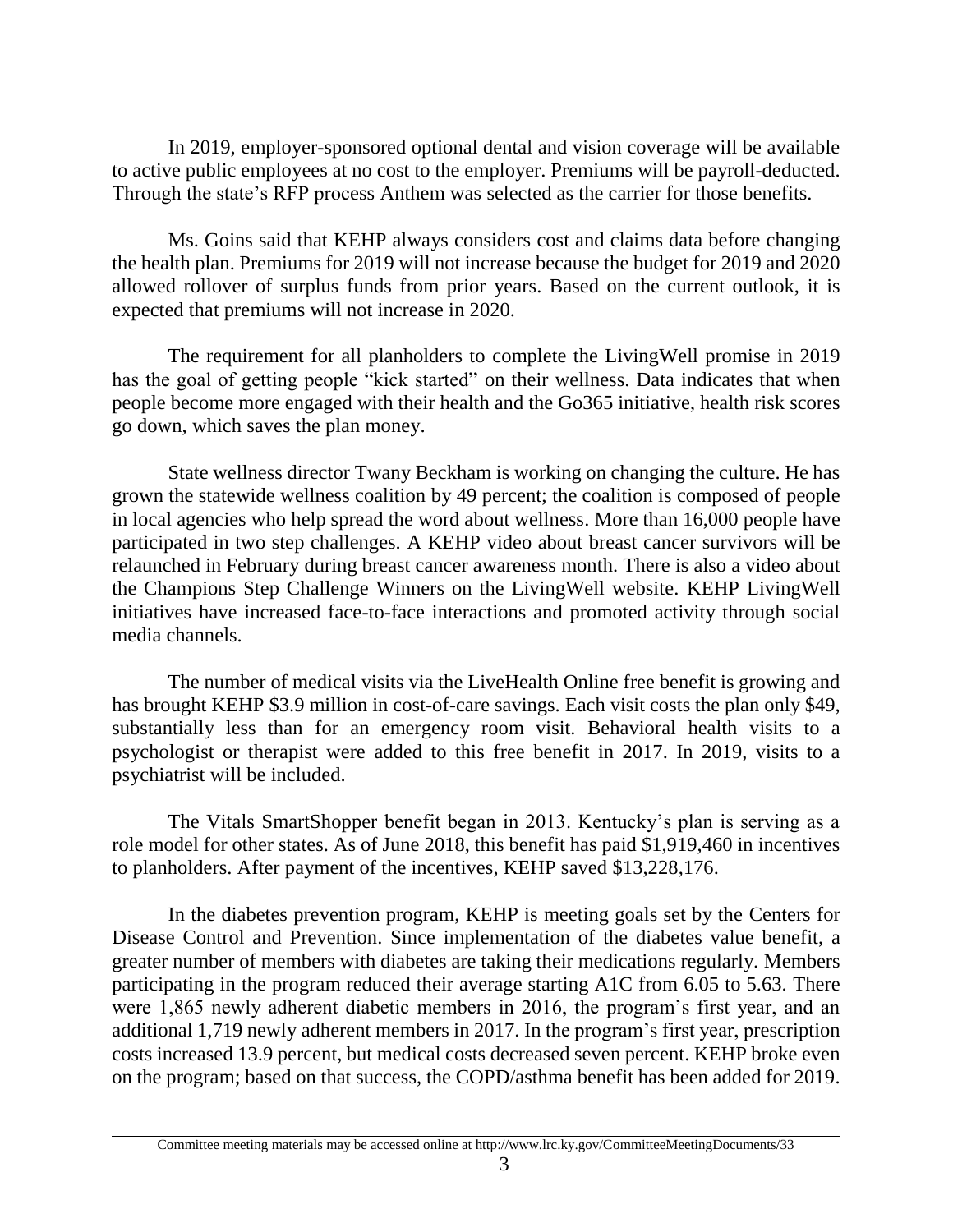Ms. Goins discussed the dependent eligibility verification audit. When the audit ended, KEHP was forced to terminate 9,483 unverified dependents at the end of July 2017. However, approved appeals have added 4,281 back to the plan with no break in coverage; 1,679 appeals are pending and expected to be approved. Alight Dependent Verification Services (formerly Aon Hewitt) is the vendor who performed the eligibility audit. From a fiscal responsibility perspective and to ensure that the right people are covered, KEHP will begin an ongoing audit process, starting December 1.

Senator Alvarado expressed interest in the opportunity, transparency, and cost savings offered by the Vitals SmartShopper program. He asked about its implementation and the name of the organization's contact person. Ms. Goins said that Vitals SmartShopper handles much of the necessary research and contacts providers to determine the contracted rates for medical procedures that they have negotiated with Anthem, KEHP's third-party administrator. The negotiated rates are then listed on the Vitals SmartShopper website. The program was not difficult to implement. The challenge has been to encourage engagement by planholders, and KEHP has focused on getting the information out. Ms. Goins said that Rob Graybill was the vendor's initial contact person but that she would e-mail contact information to Senator Alvarado.

Responding to questions from Representative Bratcher, Ms. Goins said that when early retirees transition from KEHP to Medicare coverage, they join a Medicare supplement plan offered by the retirement systems. Quasi-governmental agencies are local city and county government organizations who are allowed to join KEHP if they are participating in Kentucky Retirement Systems.

Responding to questions from Representative Miller, Ms. Goins said that the Vitals SmartShopper service is used only for medical or surgical procedures. Completion of the LivingWell Promise applies to planholders but not their spouses, but KEHP has had internal discussions about possibly including spouses. Representative Miller said that would be a great next step.

Representative Meeks asked about security and confidentiality of plan members' information. Ms. Goins said that KEHP pays close attention to confidentiality of information and has not had a major breach. KEHP and its vendors sign business associate agreements, and everyone involved in the health plan abides by Health Insurance Portability and Accountability Act rules (HIPAA). As an example, KEHP receives only aggregate data from biometric screenings but not the results for individual members. Those screening results go straight from the provider to Go365. They are then forwarded to Anthem, so that the nurses in the disease management program can reach out and offer assistance to members. Representative Meeks asked whether KEHP makes an effort to advise members that their data is secure. Ms. Goins said she believes KEHP legal documents include that information but that she would double check.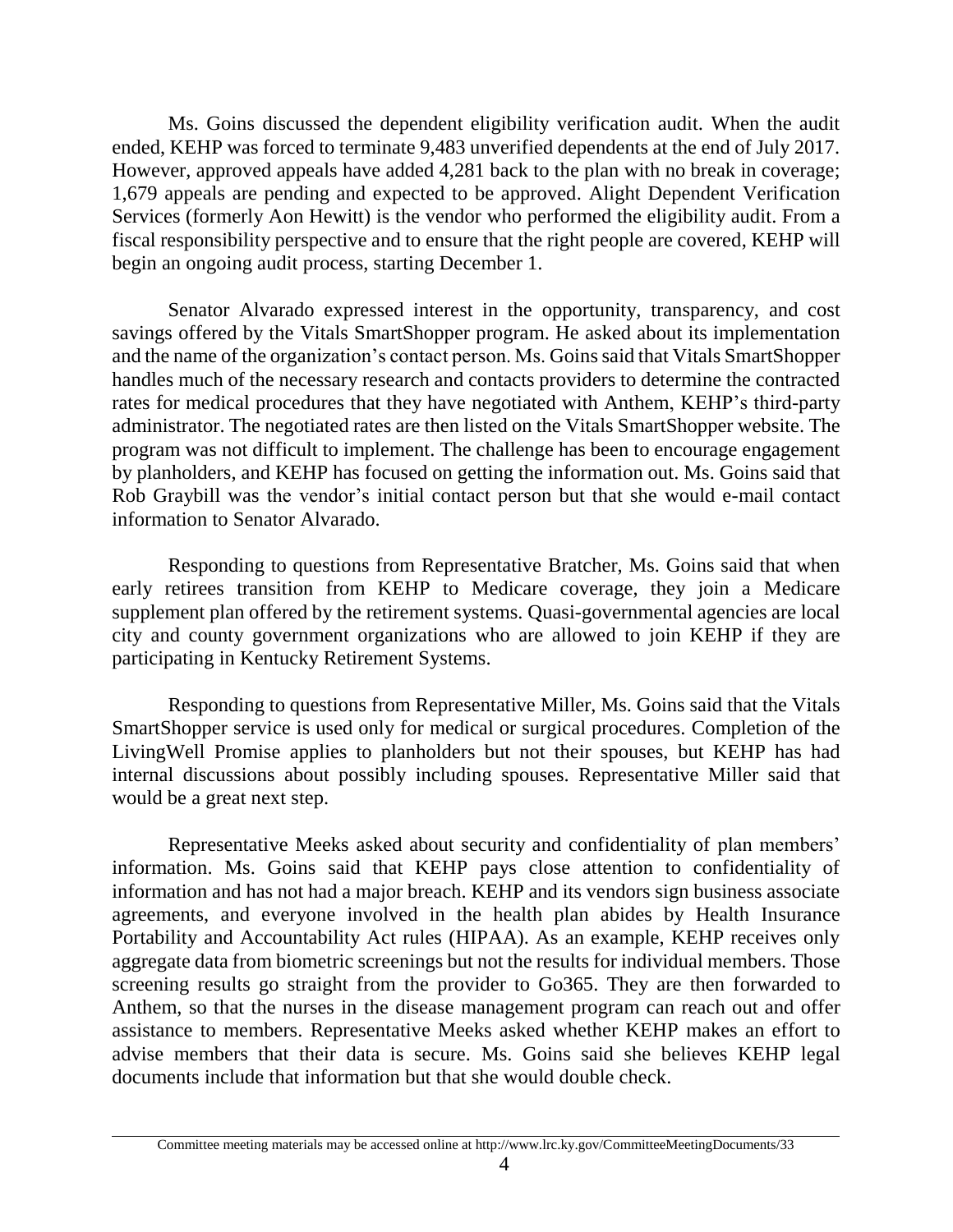Answering questions from Representative Graham, Ms. Goins said the new COPD/asthma value benefit and the Rethink telehealth behavioral health benefits are available to members at no additional cost. The 4,795 dependents who were removed from the plan in 2018 may file a Level 2 appeal, but the appeal window ends on October 8, the beginning of open enrollment. The \$10/month premium increase for family coverage in the LivingWell CDHP plan will apply to about 10,878 members; the \$8/month increase for couple coverage will apply to 6,340 members. Representative Graham expressed appreciation to Ms. Goins for the help her office provides.

There were no additional questions, and Senator Bowen thanked Ms. Goins for her attendance and presentation. He encouraged the committee to reach out to Ms. Goins and her staff whenever they have questions about the health insurance plan.

## **Kentucky State Parks Update**

Guest speakers from the Tourism, Arts, and Heritage Cabinet were Don Parkinson, Secretary, Jean Bird, Deputy General Counsel, John Cox, Communications Director, Donnie Holland, Commissioner, Department of Parks, and Ron Vanover, Director, Recreational Parks and Historical Sites. The testimony included a PowerPoint presentation.

Secretary Parkinson said that funds which the legislature allocated for the state parks system (\$18 million and \$20 million over the last two bienniums) have been beneficial. Sales have increased over the last 2½ years. The parks system is improving, but there is not enough money to take care of the \$240 million in deferred maintenance. The cabinet cannot "do it all" and has been working with communities to address problems. He stressed the importance of keeping the parks open and maintaining historical sites.

The parks drive tourism, support job creation, strengthen economic impact, and preserve history. The continuing strategy for the parks system is to partner with local governments, protect resources, require parks operations to continue, develop innovative ownership, management, and operational tools, and ensure that natural and historical resources are preserved and enhanced for generations to come.

Commissioner Holland expressed appreciation for the monies that were allocated to help stem the tide of deferred maintenance issues and to begin the process of turning the parks around. He said that in many cases local governments are best suited to address deferred maintenance needs and to support recreational programming and events at the parks. Local citizens should have input in the operation of their parks. Kentucky has 49 parks—more than the average in other states. The parks have 1,500 employees during the summer and approximately 800 full-time employees in the winter months. The parks appreciate help from their partners in local communities. Those partnerships are conditioned on continuity of the parks; otherwise, control would revert to the state. It is not a new approach. There were similar agreements in prior administrations: Constitution Square State Historic Site partnership with the city of Danville in 2012 and a partnership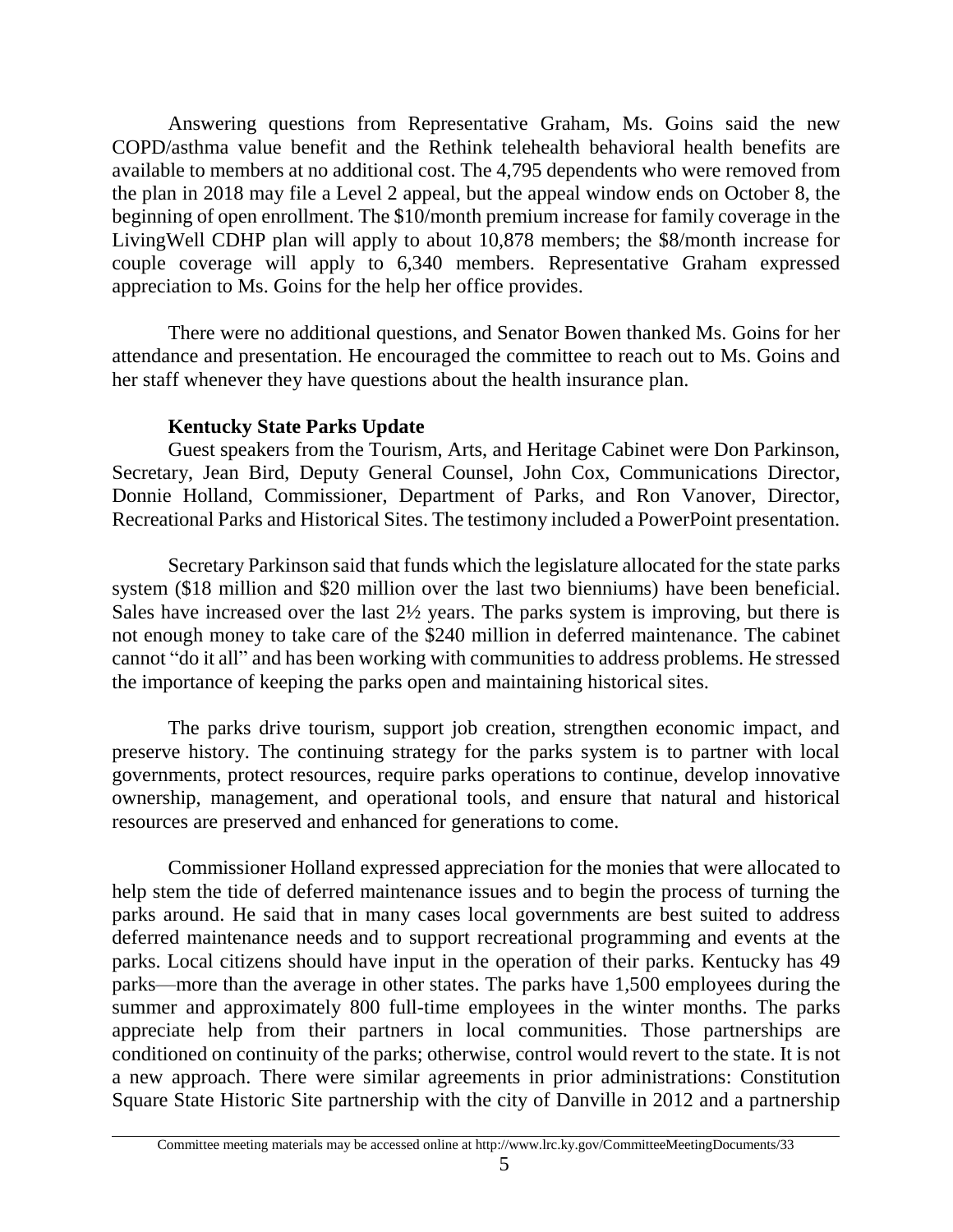with the city Owensboro for the golf course at Ben Hawes State Park in 2010. Four state park golf courses were closed in prior years: Rough River Dam (2013), Kenlake (2013), Jenny Wiley (2012), and Lake Cumberland (2006). Others have been closed during the current administration because of low utilization.

Commissioner Holland recounted success stories in working with local communities. The Calvert City airport, which is located at Kentucky Dam Village State Resort Park, had been downgraded to "airstrip" status and needed extensive repairs. The city is building hangers to accommodate 10-plus private aircraft and is adding aviation fuel service. The improvements are designed to support economic development in western Kentucky and to reestablish the airstrip as an FAA-approved airport. My Old Kentucky Home State Park amphitheater in Bardstown had a history of structural and electrical issues and was closed for safety reasons. The Stephen Foster Story production continued this summer after an agreement was reached between the state and the Nelson County fiscal court. Local leaders made the needed repairs for a fraction of what it would have cost the state. The amphitheater at Jenny Wiley State Resort Park was closed due to electrical and structural issues. The state leased the theater to the city, which made the necessary repairs, and the show continued there this summer. The swimming pool at Jenny Wiley had been idle and was leased to the city of Prestonsburg. The city is working to make repairs and plans to reopen the pool in the spring of 2019. A local charitable foundation paid to demolish the dilapidated boat dock at Lake Malone State Park marina and replaced it with a new one. The dock was condemned in December 2015 but is now back in business, creating significant savings for the local management. At Kincaid Lake State Park the state leased the park's 9-hole golf course to Pendleton County, after meeting with Representative Hart and local officials. The county made improvements, kept the course open, and created significant savings for the local management. Representative Hart expressed thanks for the partnership at Kincaid Lake State Park. He said it has been more successful than anticipated. The manager of the golf course had a goal to break even at the end of the 2018 but was able to reach that goal at the end of July. The golf course is back up to par and is an enhancement not only for the state park but also the local community. Senator Bowen thanked Representative Hart for that information and stated that public-private partnerships (P3s) by state and local governments are critical to meeting the needs of the Commonwealth.

Commissioner Holland said the cabinet is in the process of working on other projects with local communities. Local officials want to operate and manage Levi Jackson State Park in London. After being contacted by Mayor Troy Rudder, the state is working on an agreement to transfer the park to the city. In Lincoln County, if management of the William Whitley House State Historic Site can be transferred to the Lincoln County Historical Society, public access to the Whitley House will increase, and additional funding will be available for its continued preservation. Boone Station (not to be confused with Fort Boonesborough) comprises 47 acres in southeastern Fayette County that Robert Strader deeded to the Department of Parks in 1992 in his will. The will states that if the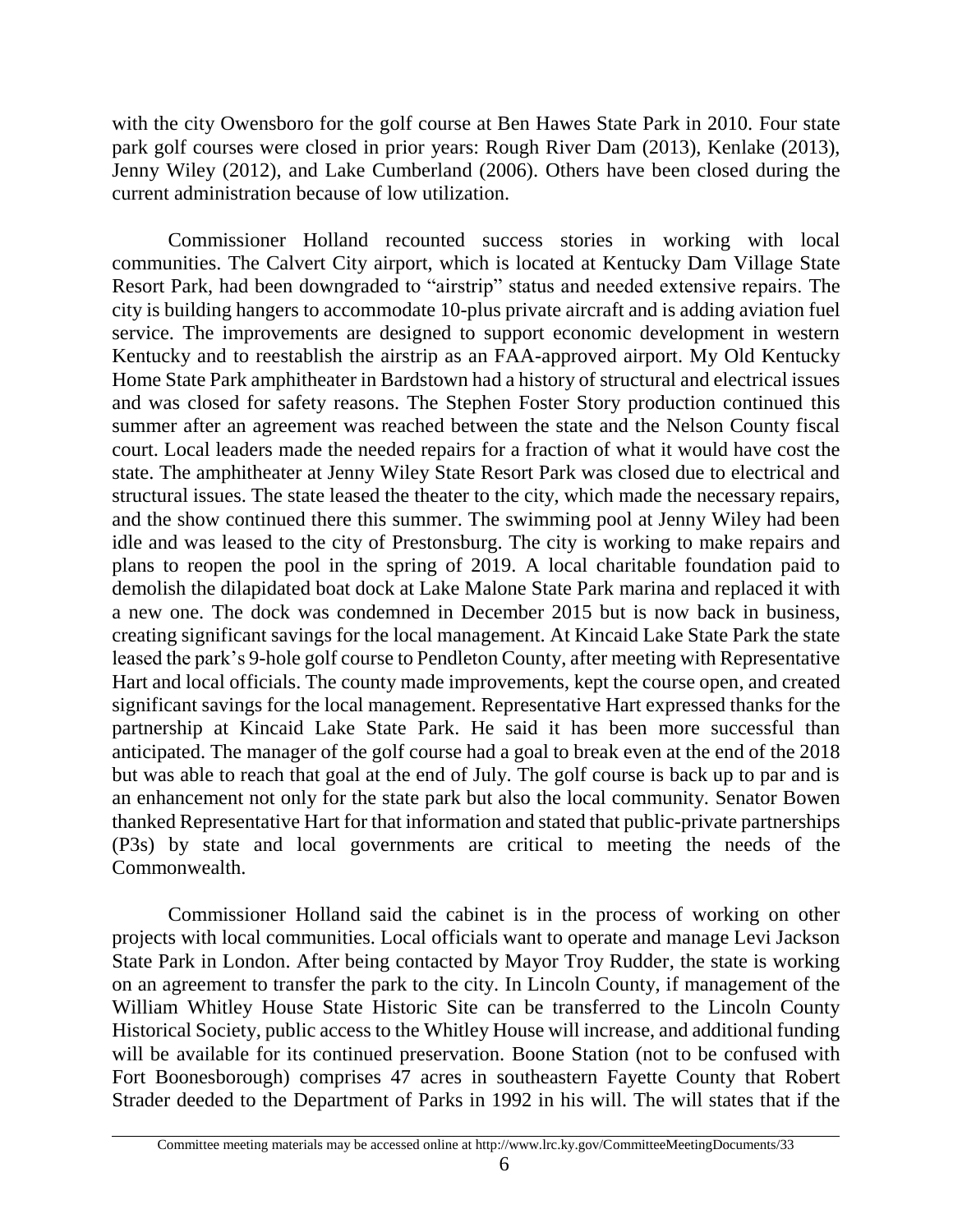Department of Parks does not develop the property as a "historic state park" within 15 years, ownership of Boone Station would be deeded to David's Fork Baptist Church in Lexington. In 2004, the Department of Parks requested \$400,000 to develop the park, but the request was not approved and the development did not occur. The property includes two old, dilapidated barns that have no historical significance and pose a safety concern. There are three picnic tables and a single porta-toilet. The Department of Parks and the Kentucky Historical Society placed a few signs and interpretive panels. A marker lists Daniel Boone's relatives, but there is little evidence that they are buried at the site.

Senator Bowen thanked the speakers and for addressing concerns that had been voiced previously by some committee members. He said he recently visited Breaks Interstate Park. He asked about the partnership between Kentucky and Virginia for administration of the park. Commissioner Holland said the lodge is in Virginia. The partnership does relatively well and comes close to breaking even. He believes Kentucky provides a little less than 50 percent of the funding. There had been concern about safety because rangers stationed in Virginia were not authorized to enter the Kentucky section in order to exercise police powers. With Justice Cabinet Secretary John Tilley's support, the rangers now have authority to police on both sides of the border. Mr. Vanover said that Breaks Interstate Park is run by a commission, with four members from Kentucky and four from Virginia. Two-thirds of the park is in Virginia and one-third is in Kentucky. When the park was created jointly by the two states in 1954, law enforcement officers in Virginia had no control within the 1,700 acres in Kentucky. The states have worked on that issue for the last four or five years and were able to obtain the needed law enforcement authority.

Senator Bowen asked whether the Kentucky State Parks Foundation is still active. Secretary Parkinson said it is and is still headed by Molly Caldwell. The foundation recently conducted t-shirt and poster fundraisers and will host a fundraiser at Keeneland within a few weeks. The foundation members also host park visits and exhibits for children. Senator Bowen explained that the foundation was created after the parks system received a bequest of several thousand dollars from a Kentucky citizen.

Senator Robinson said he endorses London local government's involvement in Levi Jackson State Park but has concern whether there are guidelines and restrictions to protect the natural resources on the property. The park contains some of the best forests in that area of the state. Ms. Bird said the state intends to preserve the land as it now exists. There are historical preservation and conservation easements for the property, and if it were to cease being used as a park it would automatically revert to the Commonwealth.

Representative Wayne thanked Secretary Parkinson and Commissioner Holland for their service to the parks. He said it appears that the parks may be in a state of crisis, considering the maintenance needs of \$240 million. He questioned whether there is a longterm strategy for the parks. He suggested looking at the state of Minnesota, which gathered a coalition of rural and urban citizens to organize a system to continuously fund its state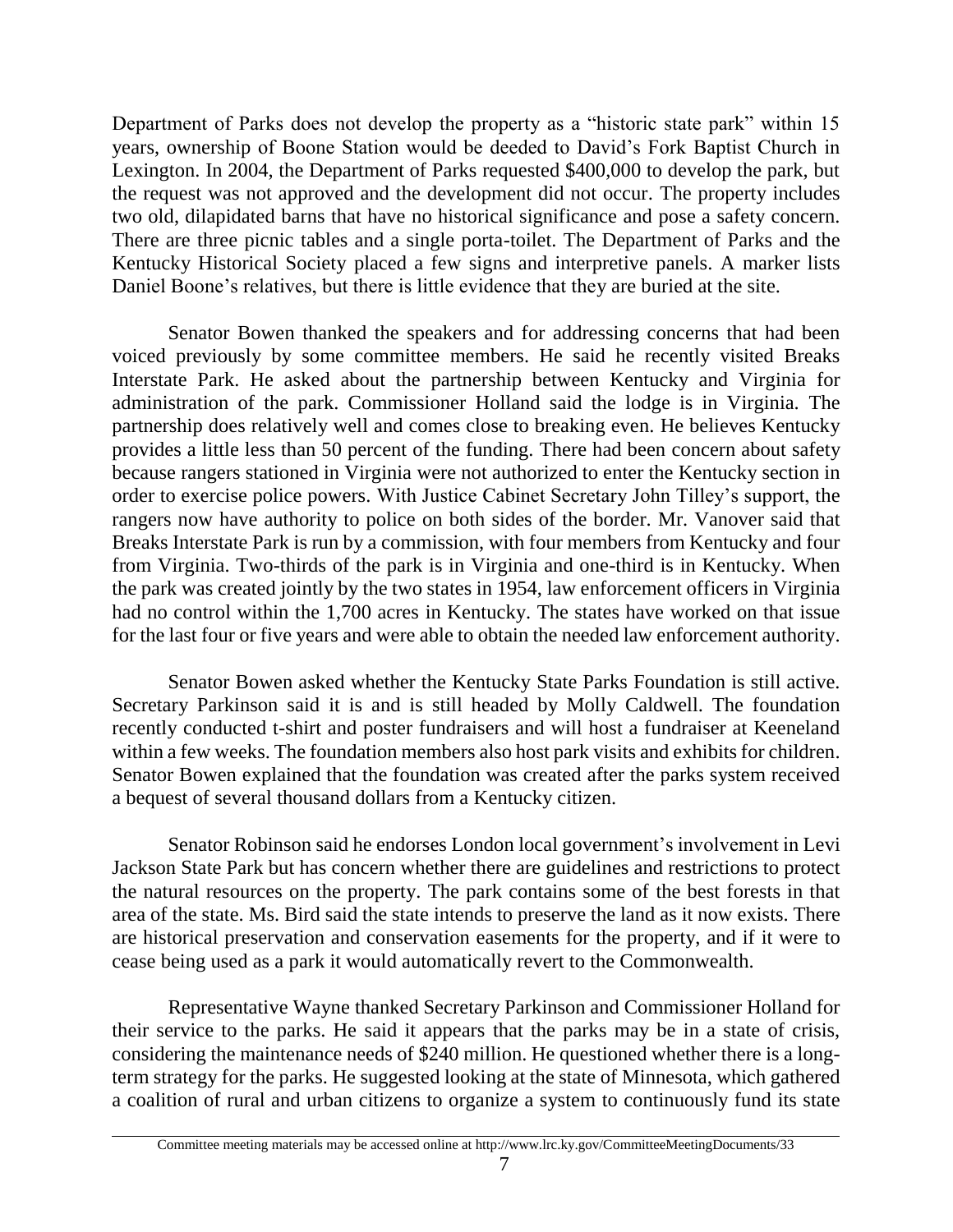parks. He believes the parks present great opportunity for Kentucky but that more needs to be done to restore and perhaps expand the parks system. Secretary Parkinson said there is a strategic plan. The cabinet is working on updating it and will be able to share it with the committee. Two-thirds of the U.S. population can drive to Kentucky within one day. Customers of the parks seem to like what is being done, and the hope is to make the parks system bigger and better. He visited Pine Mountain State Resort Park recently and thinks it looks better now than when it opened in 1924. There are many good things about the parks system, but more can be done.

Representative Meeks said he hopes that the strategic plan will incorporate the former Cherokee State Park, a blacks-only state park located in western Kentucky. The park opened in 1951 and was closed in the 1960s. It is now part of Kenlake State Resort Park. Secretary Parkinson said that African American history is an important support for tourism and is a priority for the cabinet. Representative Meeks asked about legislation that Congress is considering to designate Camp Nelson as a national monument. Secretary Parkinson said Camp Nelson is not part of the Kentucky parks system but that he would get an update about that.

Representative Miller said he served as state parks commissioner for a brief period in 2006 and 2007. The needs were massive then and continue to be. He believes a root cause was that more than 20 years ago the focus was on building and growing, without sufficient money for maintenance. The parks had strayed from their mission of being the nation's finest. He is glad to see movement in that direction, and he would like to hear more at a future meeting about P3s for the parks. He commended Mr. Vanover for his faithful service as a parks employee.

Senator Bowen thanked the speakers for their testimony and for their efforts in the parks system. He invited them to return to a future meeting.

# **Administrative Regulation Review**

*31 KAR 3:010 Current address of Kentucky registered voters and distribution of voter registration lists* – This regulation was reviewed and amended by the Administrative Regulation Review Subcommittee on August 14, 2018, and was assigned on September 5 to the Interim Joint Committee on State Government for secondary review. Lindsay Thurston, Executive Advisor, and Jennifer Scutchfield, Assistant Director, testified on behalf of the office of the Secretary of State and the State Board of Elections.

Ms. Thurston answered questions from Senator Thayer regarding the fee increases proposed in the amended regulation. She said the increases were recommended by the executive director and the assistant director of the State Board of Elections and then approved by the board in April 2018. Requests for the statewide voter list will increase from \$450 to \$2,000. The fee for an alphabetical paper list or a street order paper list will increase from \$4 to \$10. The fee for mailing labels will increase from \$10 to \$30 per 1,000